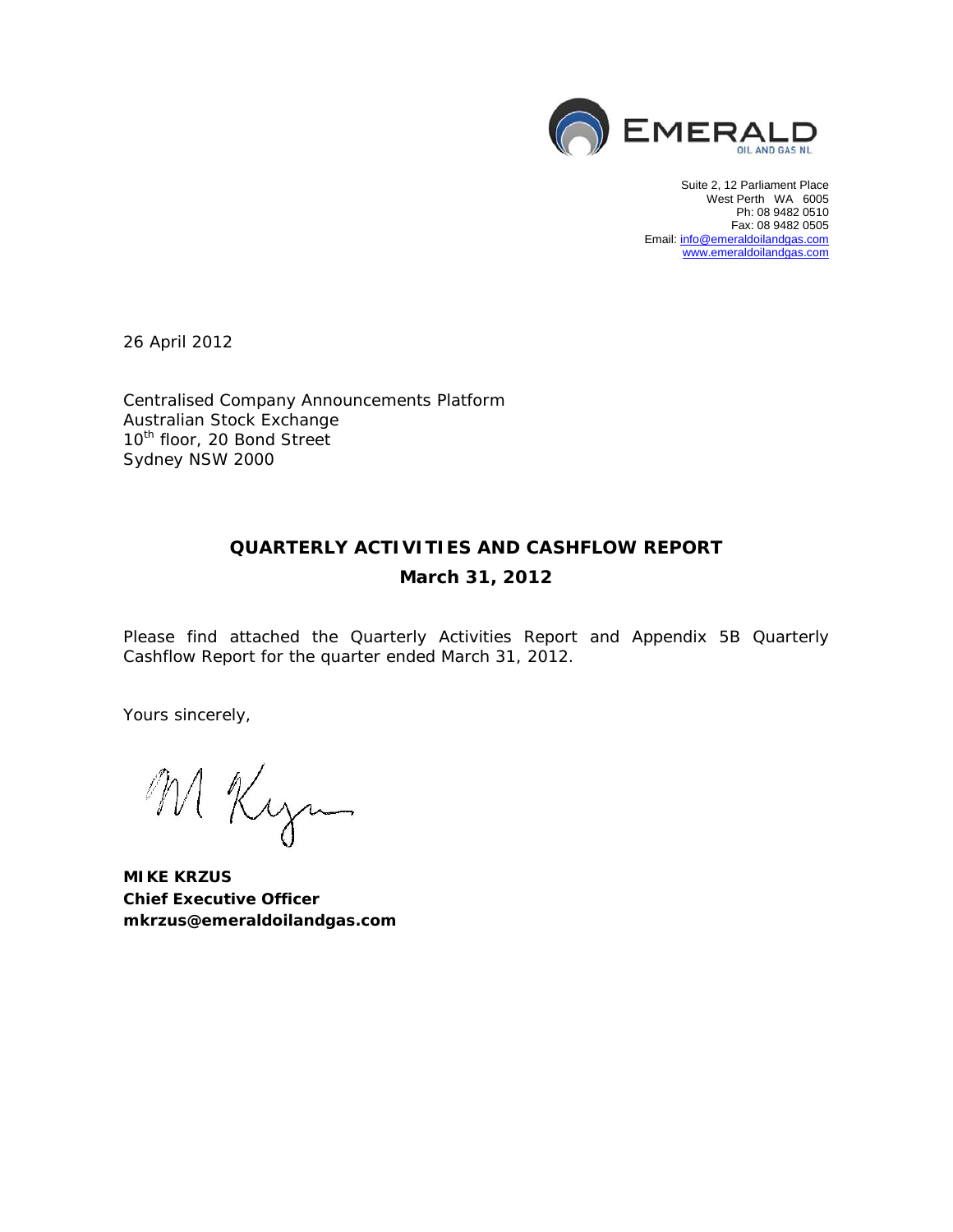

# **ASX Release**

#### **26 April 2012**

**EMERALD OIL & GAS NL**  Suite 2, 12 Parliament Place West Perth WA 6005 Tel: +61 8 9482 0510 Fax: +61 8 9482 0505

Contact:

**MIKE KRZUS**  Managing Director *mkrzus@emeraldoilandgas.com*

#### **MORGAN BARRON**

Company Secretary *mbarron@emeraldoilandgas.com*

**E-MAIL:**  *info@emeraldoilandgas.com*

**WEBSITE:**  *www.emeraldoilandgas.com*

#### **Directors/Officers:**

Jeremy Shervington – Non Exec Chairman Mike Krzus – Managing Director John Hannaford – Non Exec Director McAndrew Rudisill – Non Exec Director Nathan Featherby – Non Exec Director

#### **Issued Capital (26 Apr 12):**

898,790,281 Shares (EMR) 78,744,568 Listed options (EMRO) 184,261,115 Unlisted options

**Market Capitalisation (26 Apr 12):**  Undiluted  $~527m$  (@ 3.0 cents)

**Cash on hand (31 Mar 12)**   $~-$ \$1.3m

**ASX Codes:**  EMR, EMRO

### **QUARTERLY ACTIVITIES REPORT FOR THREE MONTHS ENDED 31 March 2012**

# **Highlights**

### **USA**

- *Williston Basin, North Dakota*
	- **10,500 net lease acres including one producing Bakken oil well acquired in Dunn Co, North Dakota acquired for US\$11.85m**
	- **Second Bakken well currently drilling and first Emerald operated well planned for late 2012.**
	- **On 26 March 2012, Emerald announced it was in discussions (Letter of Intent) in relation to a potential acquisition of producing acreage of ~\$150m transaction value. The discussions have now been terminated.**

#### *Green River Basin, Colorado/Wyoming*

- **Additional 8,400 net lease acres acquired in the Sandwash Basin Niobrara Shale oil play (Green River Basin), located in Colorado**
- **Multi-zone fracture stimulation treatments and horizontal laterals planned for existing wellbores and new wells being permitted as part of 2012 Sandwash Basin Niobara work program**

#### **CORPORATE**

- **Share placement completed through a series of placements to sophisticated and institutional investors raising circa \$3.1m.**
- **Laurie Shervington resigned as alternate director for Jeremy Shervington.**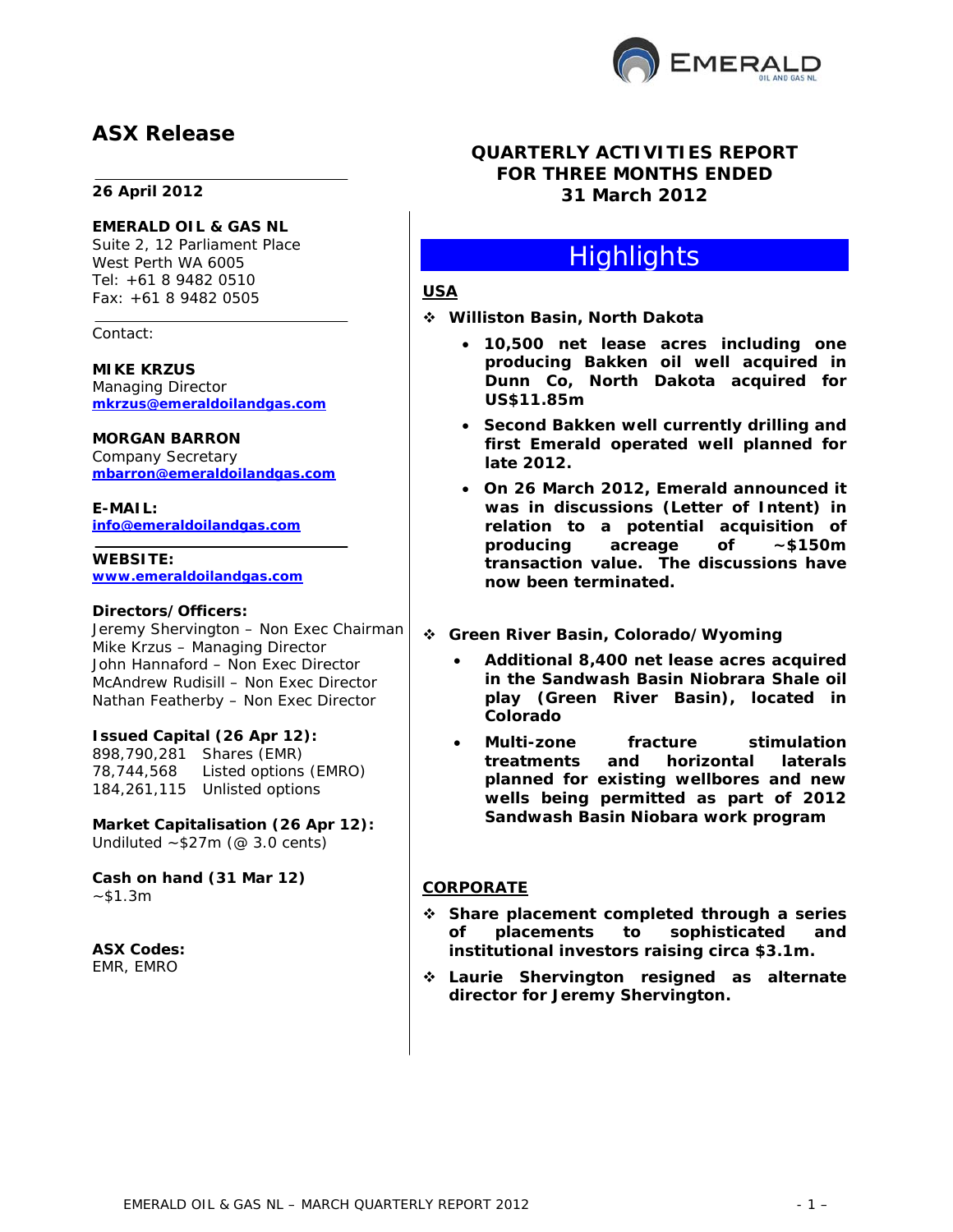# USA Projects

#### **Bakken/Three Forks Shale Oil assets – Williston Basin, North Dakota**

#### *(Emerald 1.5% to 75% Working Interest)*

On 22 February, 2012, Emerald announced acquisition of approximately 10,500 net lease acres, including a 7.5% WI in a producing Middle Bakken oil well from North Plains Energy LLC. The assets, located in highly prolific Williston Basin in Dunn County, North Dakota, USA were purchased for US\$11.85m, fully funded by a secured debt facility from a private US investor at the USA subsidiary level.

The transaction provides Emerald with immediate access to a producing oil well, and a large acreage holding in highly prospective lease areas adjacent to and including proven shale oil production

The lease acreage is spread over three areas in Dunn Co, North Dakota – Central, South Central and Southwest. All of these areas are prospective for oil in both Middle Bakken and Three Forks formations. The Central and Southwest areas are immediately adjacent to proved Middle Bakken and Three Forks with immediately offsetting producing wells.

With further subsequent lease acquisitions, Emerald's total lease holding currently now comprises approximately 10,600 net acres, in 46 drilling spacing units (DSUs) of 1,280 acres, with Emerald's working interests in individual DSUs varying between 1.5% and 75% for a total of 8 net DSUs.



#### **Williston Basin, North Dakota, USA**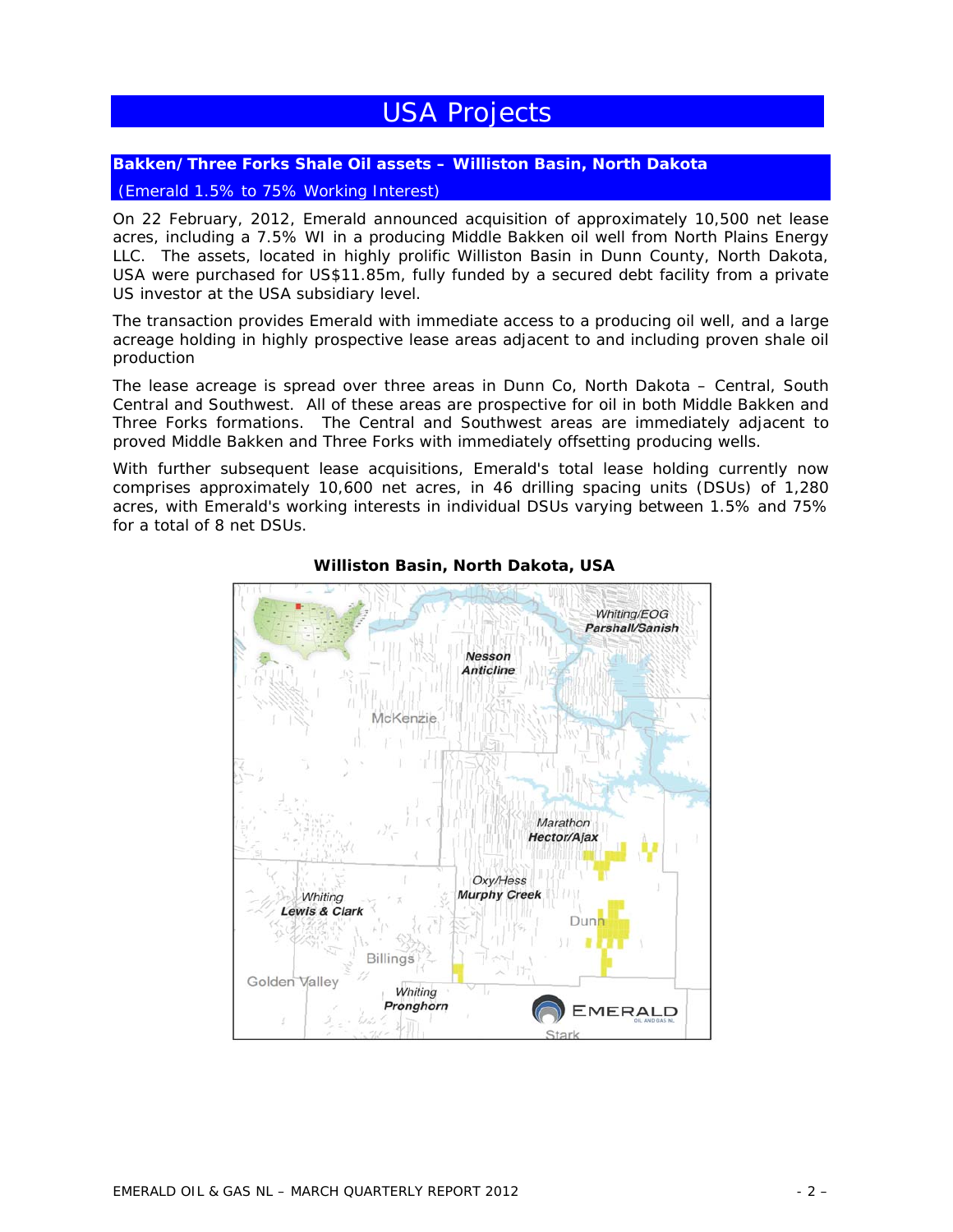On 24 April, 2012, the Company announced its participation in Hunt Halliday 2-15-22H. The well will be drilled as a horizontal Middle Bakken oil producer and completed with multistage hydraulic fracture treatments. Drilling operations on Hunt Halliday 2-15-22H commenced 17 April 2012 and the well is anticipated to be completed by the end of Q2 2012. Emerald's 7.5% Working Interest (WI) contribution to completed well costs is approximately \$US615,000.

#### **Hunt Halliday 2-15-22H well**

The Hunt Halliday 2-15-22H is the second well in the Drilling Spacing Unit (DSU) operated by Hunt Oil Company, which holds the producing Halliday 1-15-22H oil well, in which the Company also owns a 7.5% WI.

The Halliday 1-15-22H was drilled and completed in late December 2010 as Middle Bakken producer with a 10,581' horizontal lateral and modern 21 stage frac. The well commenced production with a 24 hour IP rate of 1567 BOPD and 500 MCFD. Production over the first 30 days averaged 640 BOPD and 300 MCFD (690 BOEPD) and the well has produced over 100,000 BO and 50 MMCFG in its first 15 months of production.

Based on production decline performance to date, the Halliday 1 well's Expected Ultimate Recovery (EUR) is anticipated to exceed 570,000 barrels of oil and 430 million cubic feet of gas. This production performance confirms both the effectiveness of the well completion design used by Hunt in this area and the productivity of the Middle Bakken reservoir in this area. Emerald expects the second Halliday 2 well performance will be similar to the Halliday 1-15-22H in terms of initial producing rate and recoverable reserves.

Additional upside in the Halliday unit exists with 2 additional Middle Bakken locations as well as 2-3 potential Three Forks locations available as down spacing drilling opportunities.

Active drilling programs driven by several operators in the area are also extending the proved area in a southeasterly direction across Emerald's acreage. The Company expects to receive another AFE for a currently permitted well in another of its nearby DSUs within the next few months.



**First Operated well planned for end 2012**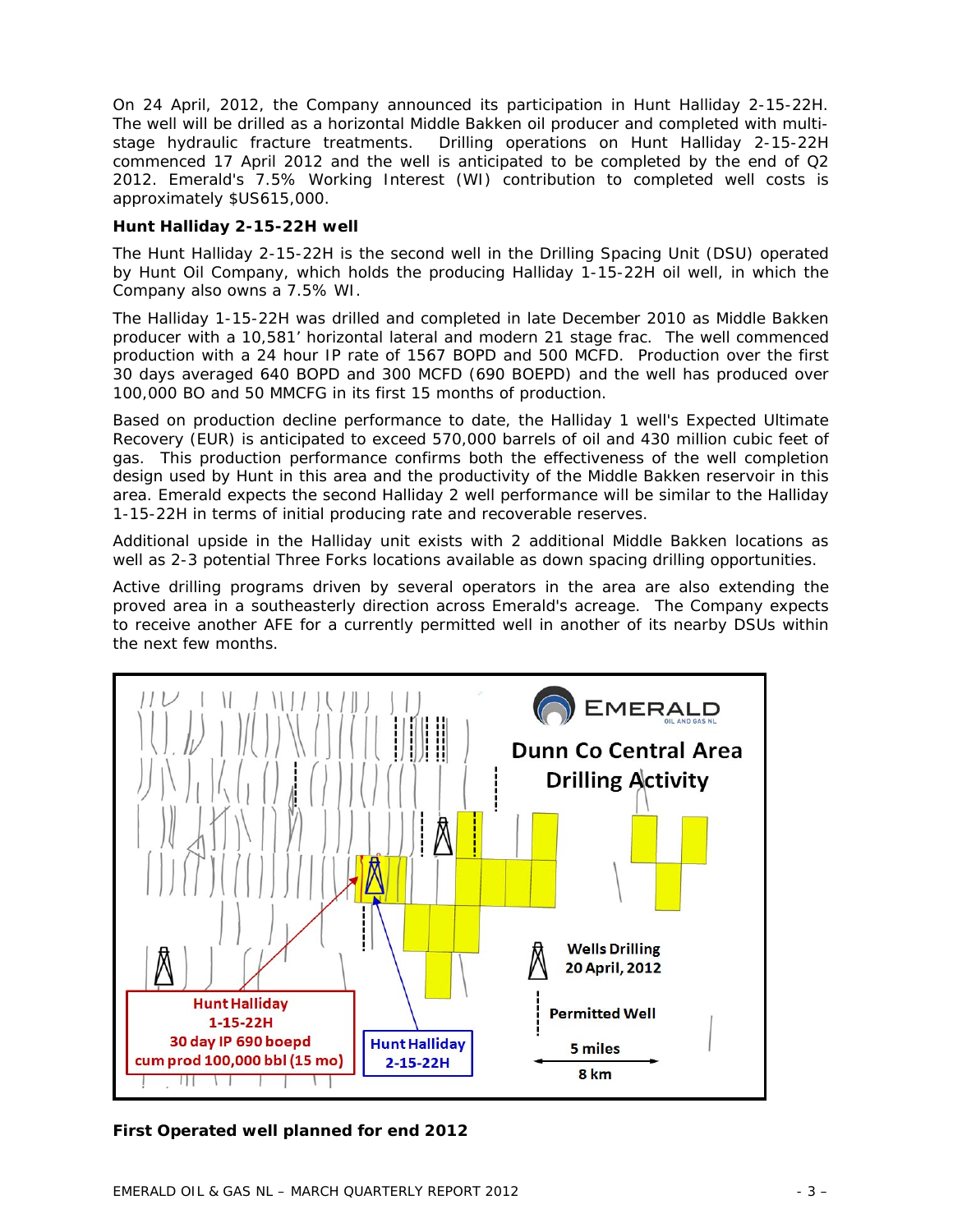Emerald's US subsidiary, Emerald Oil Inc, is currently working with North Plains Energy under its Transition Services Agreement to plan Emerald's first operated Bakken well, which is expected to be drilled around the end of year. Under the Transition Services Agreement, North Plains will provide operating support during 2012, up to and including contract drilling of initial wells on behalf of Emerald. Emerald intends to use this first well to build its internal operating capability to be able to commence a single rig continuous drilling program on its operated Dunn Co acreage in early 2013.

Emerald holds interests in 46 drilling spacing units (DSUs) of 1,280 acres in Dunn County and expects to operate approximately 14 DSUs holding approximately 66% of its net acreage. Emerald's working interests in individual DSUs varies between 1.5% and 75% for a total of 8 net DSUs. Each 1,280 ac DSU can potentially be drilled out with up to 4 middle Bakken wells and 3 Three Forks wells per DSU, for a total of 7 development wells per DSU.

The Company's non-operated DSUs in Dunn County are operated by large, experienced US shale operators such as Hunt, Hess, Marathon, Oxy and others. This provides Emerald with the ability to control the drilling program on the majority of its net acreage, while benefiting from the experience of some of the most seasoned operators in Williston Basin.

All wells will be designed and drilled as long horizontal oil producers completed with multistage fracs involving up to 30 individual fracture stimulation treatments along the length of horizontal laterals extending over 10,000+ ft. Individual wells cost approximately \$US8 million per well to drill and complete.

Emerald currently has no firm drilling obligations, but is now in the process of assessing potential value adding drilling opportunities.

#### **LOI signed for potential Williston Basin Acquisition**

On 26 March, 2012, Emerald advised it had signed a non-binding Letter of Intent (LOI) with a private US company to acquire approximately 9,000 net lease acres with production, reserves and an active non-operated development drilling program in the Williston Basin Bakken/Three Forks shale oil play, located in North Dakota and Montana, USA. Any potential transactions would be subject to negotiating and executing purchase and sale agreements and securing funding from private capital markets through Emerald's wholly owned US subsidiary. Aggregate financing, inclusive of a component for refinancing, of approximately US\$150 million was indicated.

The Company now advises it has terminated further discussion on this acquisition opportunity, as the asset valuations relative to the combined cost of capital and purchase price did not present an acceptable value proposition.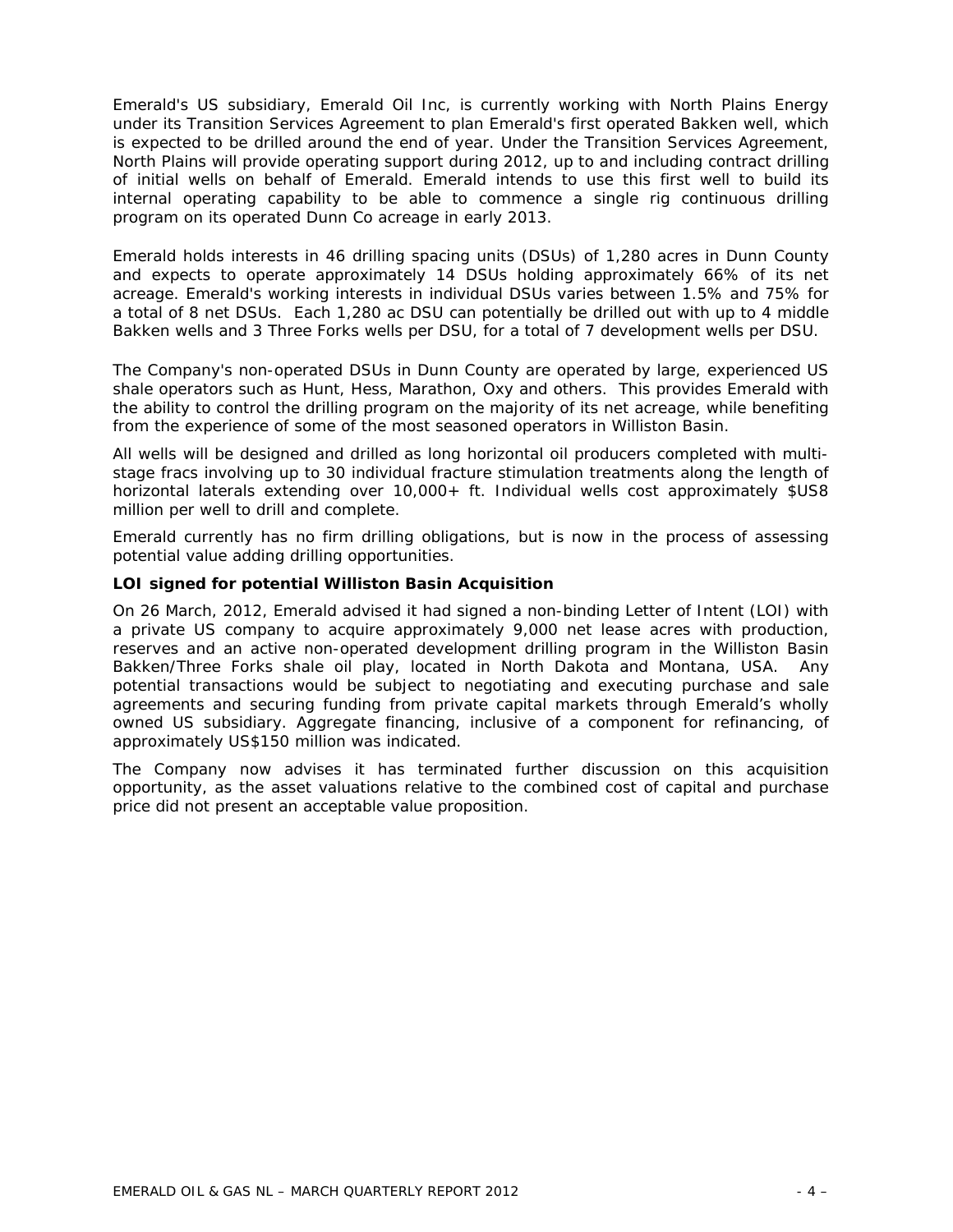## **Green River Basin - Colorado/Wyoming USA**   *(Emerald 45% Interest)*

#### **Highlights:**

- **2012 Sandwash Basin activity program to focus on applying successfully demonstrated well completion techniques on existing Emerald wellbores**
- **Additional 8,400 net lease acres contiguous to existing Green River Basin acreage in Colorado and Wyoming, USA acquired for a consideration of US\$1.13m from Entek Energy Ltd (ASX: ETE)**

Emerald holds a 45% working interest in the Green River Basin JV (GRBJV). Entek Energy (ASX: ETE) operates the GRBJV and holds the remaining 55% working interest.

On 6 March, 2012, Entek announced it had completed the acquisition of an additional 27,555 gross lease acres (18,644 net acres) lease acres adjacent to the GRBJV's current lease holding for a consideration of \$2.5m. The newly acquired leases are a mixture of Federal, State and Fee leases with significant remaining lease term or existing renewal options.

Under the terms of an Area of Mutual Agreement (AMI), Entek was obliged to offer Emerald a 45% interest in the acreage acquired for a proportional consideration of \$US1.13m. The Company exercised its option and now holds title to over 40,000 net lease acres. The GRBVJ now controls approximately 110,000 gross acres (91,000 net) over the Niobara shale oil play located in the Sandwash Basin area, in the southern part of the Greater Green River Basin.

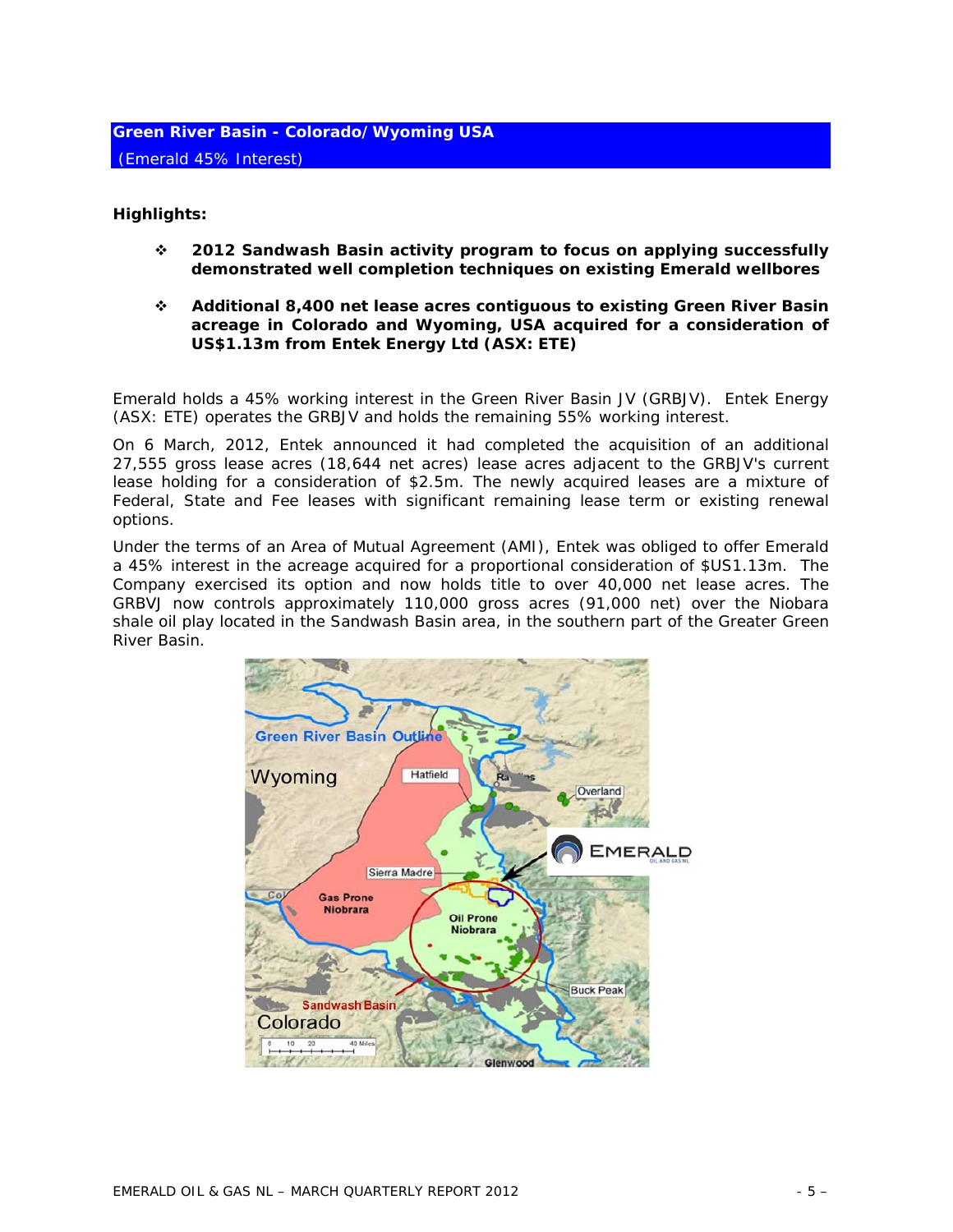This new lease acquisition extends the GRBJV's lease holding along a major fault trend in a Northwesterly direction and now surrounds the Sierra Madre oil field. This field includes the SM 12-20 well, a vertical, unstimulated Niobrara oil well drilled in 1998, which initially produced 549 barrels of oil per day and has recovered over 370,000 barrels of oil to date.



#### **GRBJV 2012 Work Program**

In 2011, Emerald/Entek and other companies active in the Niobrara shale oil play in the Sandwash basin experimented with various drilling and completion techniques to "unlock" the emerging shale oil play. Several competitors in an area some 25 miles to the south of EMR's Niobrara shale oil acreage in the Sandwash Basin successfully applied particular well designs and fracture stimulation treatments in 2011.

Quicksilver announced initial production of over 500 bopd and a 45 day average production rate of 235 barrels of oil equivalent per day (boepd) from a partially fracced horizontal well and a 45 day average rate of 120 boepd from their six fracced vertical wells, all of which are producing oil. Shell also reports 80 to 100 bopd from 2 existing wells they re-entered during 2011 and production reports from 2 horizontal wells are expected soon. Quicksilver, Shell and Gulfport have publically announced 2012 drilling programs, which in aggregate, could result in a total of up to 24 wells (mix of vertical and horizontal) being drilled in the Sandwash Niobrara during 2012.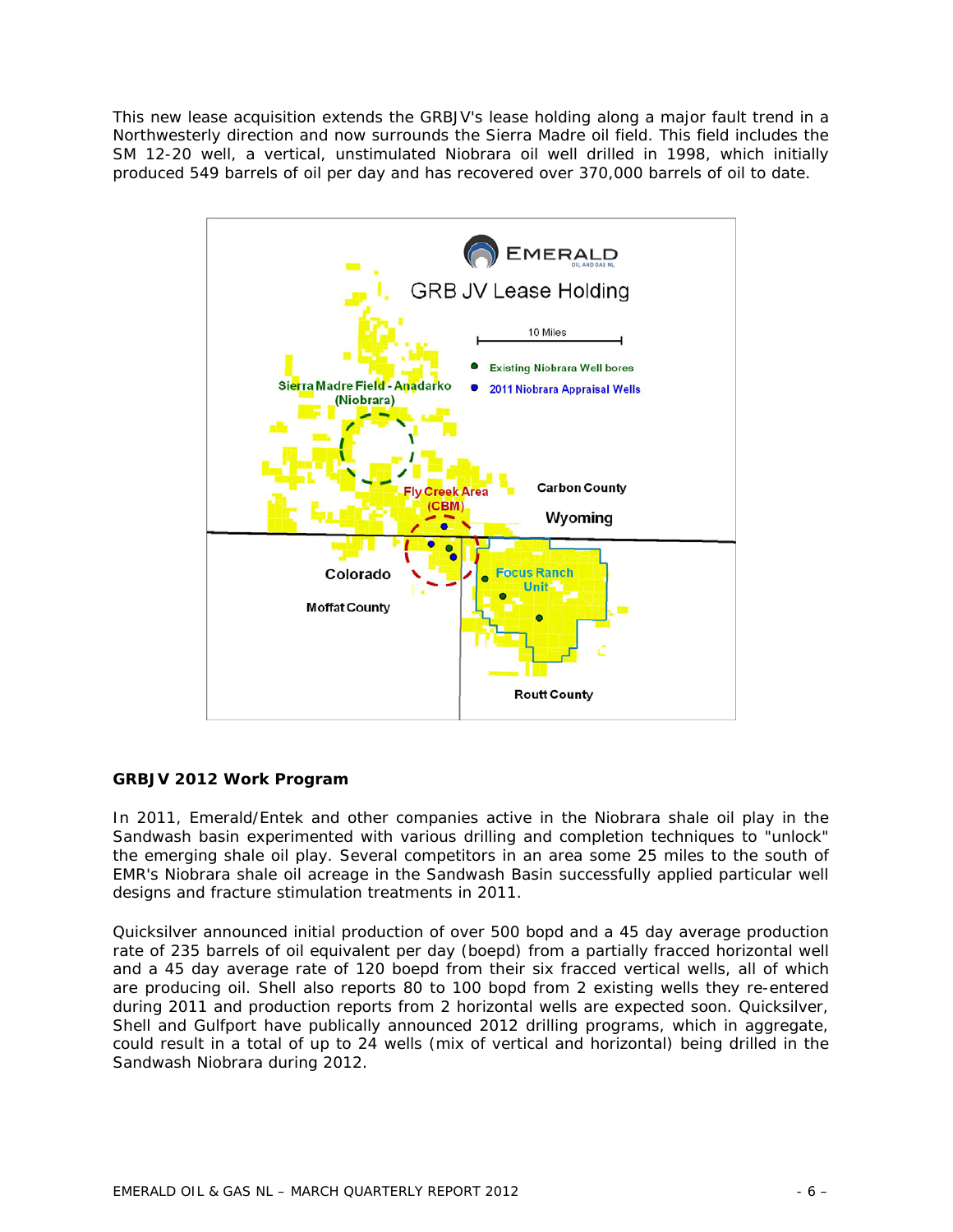Although Quicksilver and Shell have clearly demonstrated the production potential of the Sandwash Basin Niobrara shale oil play, specific technical details of their frac treatments are confidential. Technical details are expected to become known to the industry over the coming months and the Company plans to apply similar fracture stimulations and horizontal drilling techniques to GRBJV wells during the 2012 operating season.

The Company has good reason to believe that similar results will be obtained when these techniques are applied to GRBJV wells, as key geological characteristics of the Niobrara shale appear to be very similar, with wells in the same drilling depth range.



**Sandwash Basin Niobrara Shale Oil Play (Red Niobrara Contours showing 5000ft to 7500 ft Depth range)** 

The three wells drilled in the GRBJV 2011 appraisal drilling program intersected multiple, intensely fractured zones above, below and within four prospective oil pay zones or "benches" in the Niobrara shale. The entire Niobrara shale section and large shale sections above and below the Niobrara are charged with high quality, 40°API, light oil, with a Gas Oil Ratio (GOR) of between 1000 and 2000 Scf/bbl. However, the few experimental fracture stimulation treatment attempted on these wells were unsuccessful, so the wells are effectively unstimulated and available for completion and stimulation in all zones in 2012. In addition, 3 other existing wellbores are also available for completion and stimulation, subject to access restrictions.

The 2011 appraisal drilling program yielded a large amount of valuable technical information which, along with competitor well results, is being used by EMR and ETE to plan the 2012 GRBJV Work Program.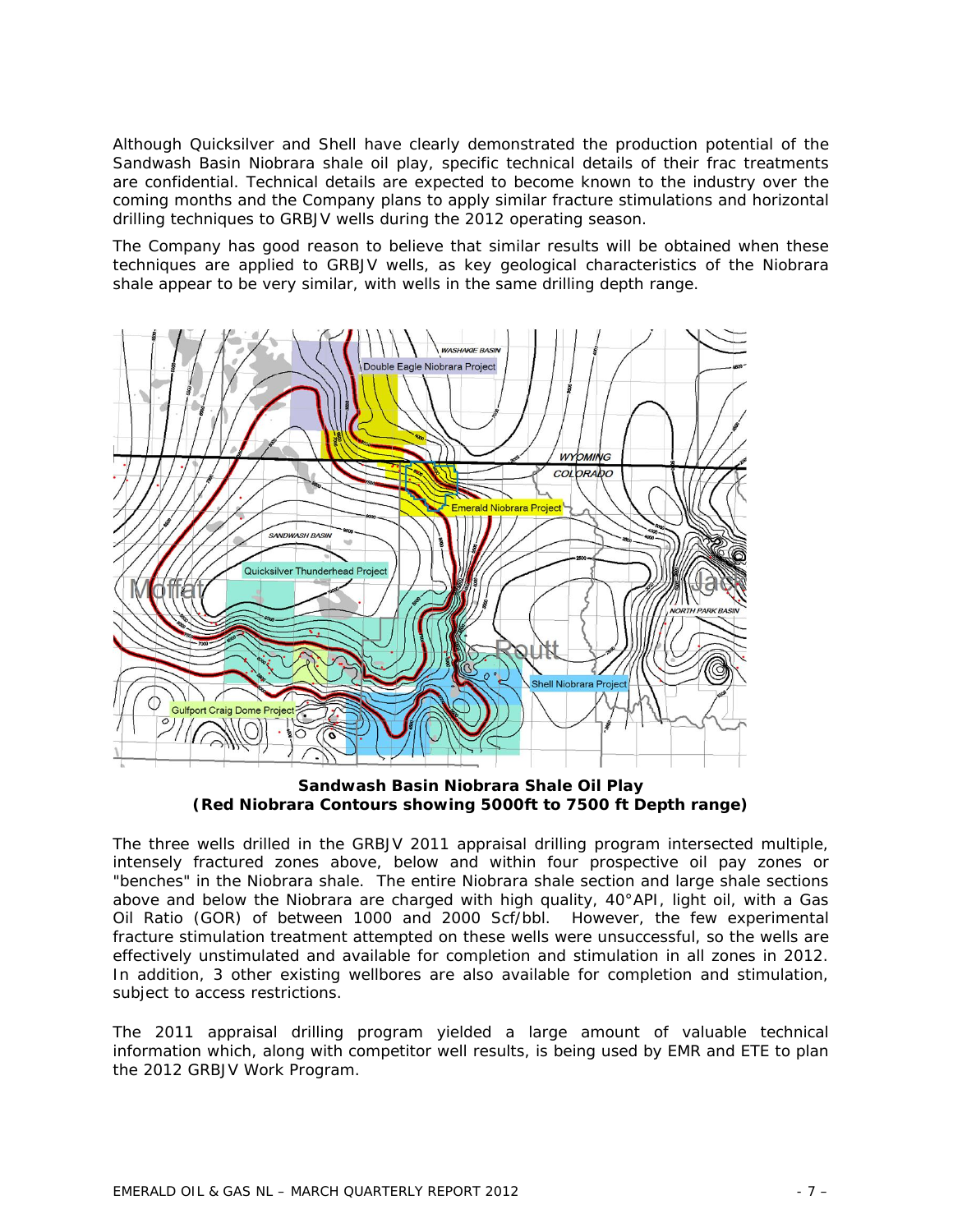Key objectives of the 2012 GRB work program will be to establish commercial oil production from GRBJV wells and to gain further experience with various well completion techniques before planning a development well program for 2013 and subsequent years.

The 2012 program will focus on re-entering existing wells on Emerald's acreage and applying drilling and completion techniques proven to be effective in successful competitor wells to the South. The 2011 appraisal wells were deliberately designed with 7 inch casing to allow flexibility for completion operations, including potentially drilling horizontal laterals from these wellbores.

Using existing wellbores leverages both previous capital investment in existing wells and the location of the 2011 appraisal wells close to existing CBM production infrastructure. In particular, the 19 mile gas pipeline which connects to a sales point in Baggs, Wyoming, which will allow gas associated with Niobrara oil production to be conserved and sold, thereby avoiding gas venting/flaring constraints which would otherwise severely constrain oil production rates from Emerald wells. Associated gas is expected to command premium price due to its high heating value.

A number of vertical and/or horizontal wells are also being permitted in the area to the Northwest of existing GRBJV wells, toward the Sierra Madre field, to facilitate early appraisal of that area for future field development planning. Ultimately the actual work program in 2012 and into 2013 will be guided by early well results and any significant new information which may become available from competitor well activities.

At this stage it is unclear whether the field will be most optimally developed using vertical wells with multiple fracs in several of the Niobrara benches or to selectively target certain Niobrara benches with horizontal laterals with multi-stage fracs.

GRBJV well operations are expected to commence in July, 2012.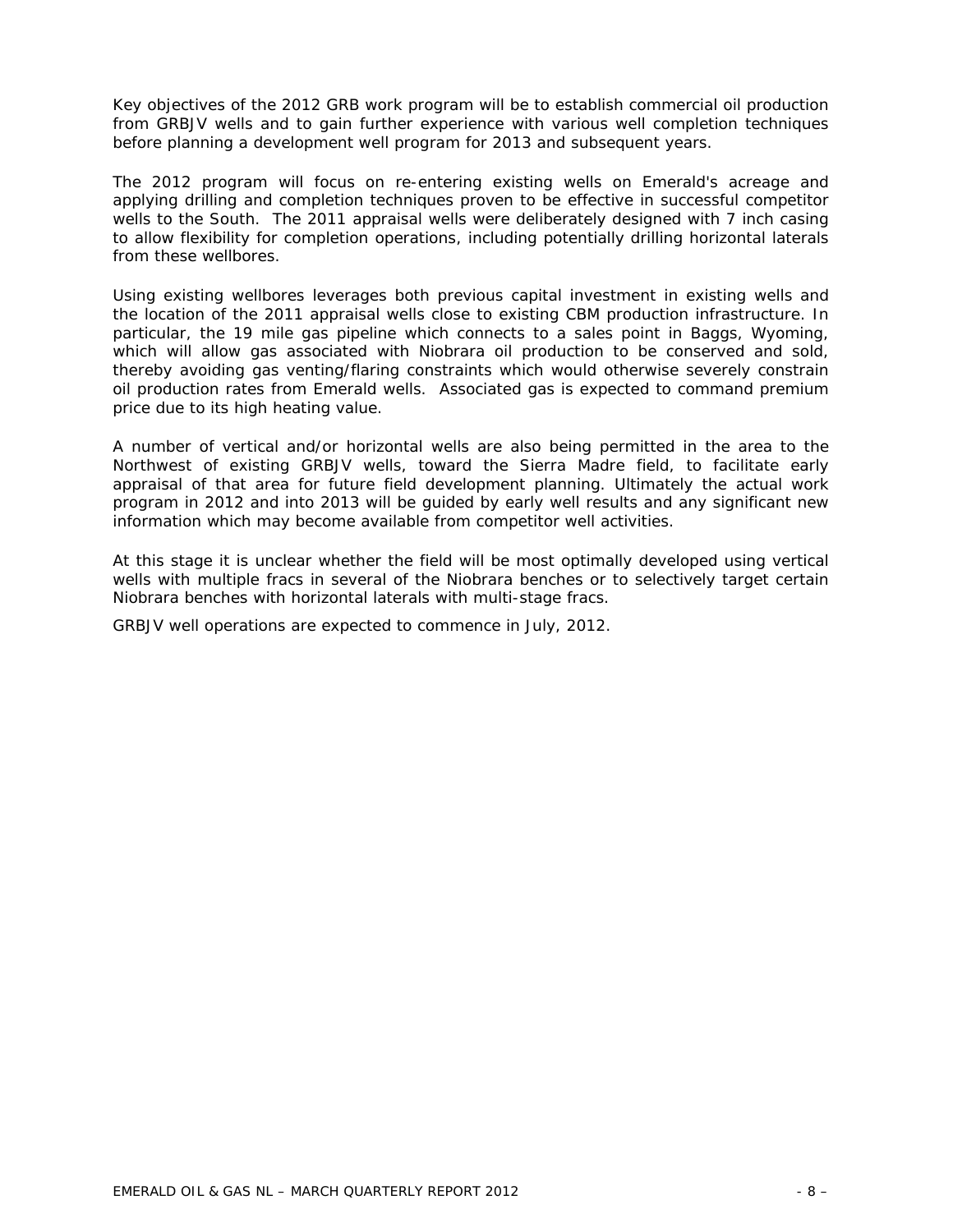**Appalachian Gas - Magoffin County, Kentucky**   *(Emerald 75% Equity Interest in Kentucky Energy Partners LLC)* 

**Highlights:** 

 **Discussions continuing with operator regarding commissioning of new sour gas plant.** 

#### **LOCATION**



Emerald's Appalachian gas operations are operated through Kentucky Energy Partners, a company 75% owned by Emerald. KEP currently holds 2500 lease acres with 29 existing wells potentially capable of gas production, an 8 mile long gas gathering pipeline and gas conditioning/compression facilities.

Compression and small scale sour gas treatment to remove  $H_2S$  from the gas stream in KEP wells with low levels of H2S currently allows gas production from KEP wells tied into the Beetree pipeline. Gas production is currently approximately 200 Mcfd through KEP's existing facilities.

A new sour gas plant with the ability to process gas from all KEP wells is being commissioned by another Operator in the area and KEP is currently finalising gas processing and transportation terms. Over 2 MMcfd wellhead production potential has been identified to date from flow tests on KEP wells.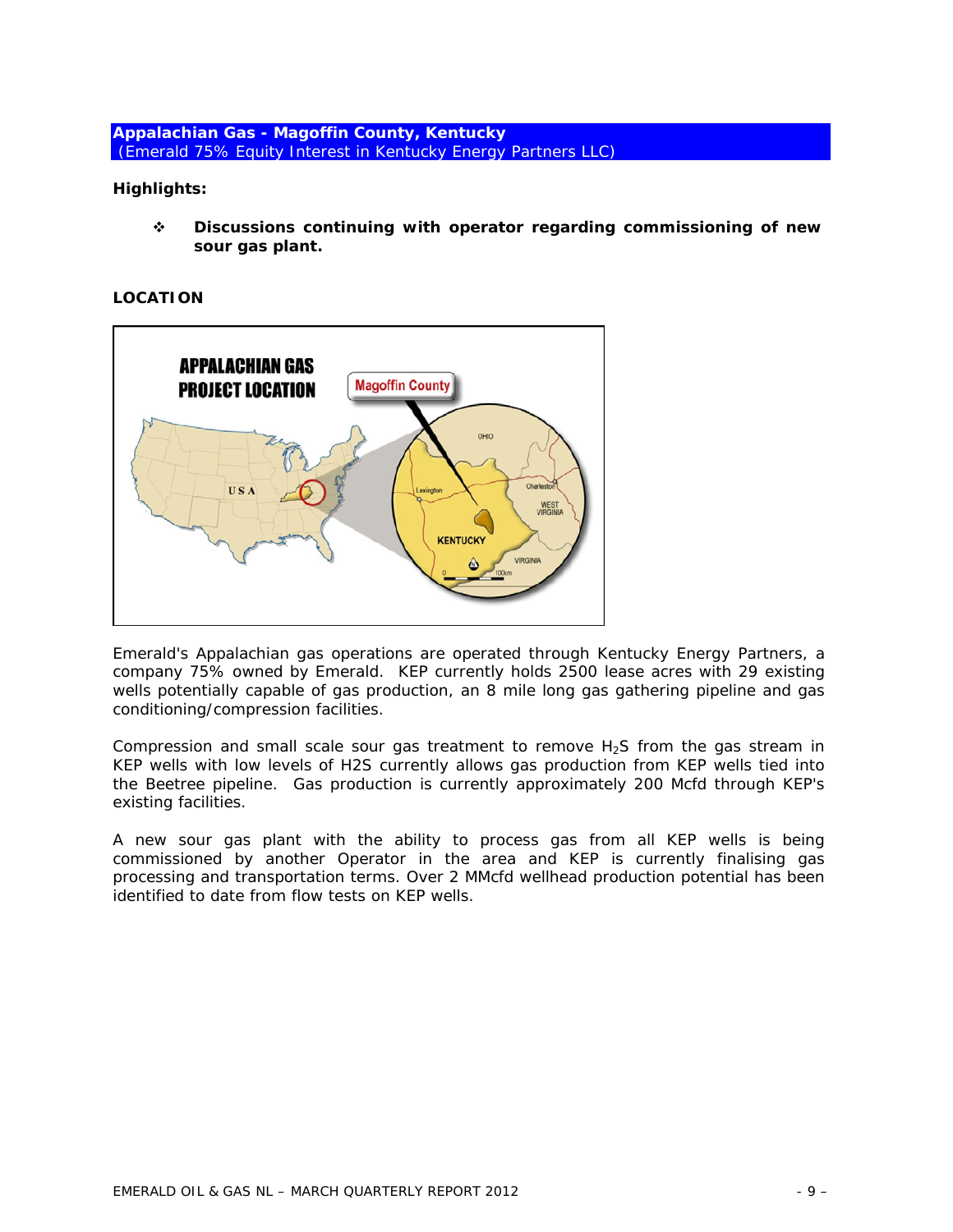# **Corporate**

At 31 March 2012 the Group had \$1,275,106 cash on hand.

The share placement announced on 15 December 2011 was completed through a series of placements to sophisticated and institutional investors raising circa \$3.1m.

On 6 March 2012, Laurie Shervington resigned as alternate director for Jeremy Shervington.

The Company made the following announcements during the quarter and up to the date of this quarterly report:

| Date       | <b>Headline</b>                                               |
|------------|---------------------------------------------------------------|
| 24/04/2012 | Drilling commenced on Williston Basin Bakken Oil Well         |
| 13/04/2012 | Change in Substantial Holding                                 |
| 05/04/2012 | Notice of General Meeting/Proxy Form                          |
| 27/03/2012 | EMR Secondary trading notice pursuant to section 708a(5)      |
| 27/03/2012 | GRB additional acreage and 2012 activity update               |
| 26/03/2012 | Completion of Capital Raising                                 |
| 26/03/2012 | Emerald signs LOI for Potential New Shale Oil Assets          |
| 14/03/2012 | <b>Emerald Half Year Accounts</b>                             |
| 08/03/2012 | EMR Secondary trading notice pursuant to section 708a(5)      |
| 08/03/2012 | Appendix 3B - completion of placements                        |
| 08/03/2012 | Resignation of Alternate Director (Appendix 3Z)               |
| 06/03/2012 | ETE: Entek sells GoM asset and completes Niobrara acquisition |
| 22/02/2012 | Emerald Acquires Bakken/Three Forks Shale Oil Assets          |
| 03/02/2012 | EMR Secondary trading notice pursuant to section 708a(5)      |
| 03/02/2012 | Appendix 3B                                                   |
| 31/01/2012 | Quarterly Cashflow and Activities Report                      |
| 11/01/2012 | Appendix 3B                                                   |
| 11/01/2012 | EMR SECONDARY TRADING NOTICE PURSUANT TO SECTION 708A(5)      |
| 10/01/2012 | Substantial oil prod'n from Niobrara Shale wells near EMR     |
| 09/01/2012 | Change of Director's Interest Notice App 3Y                   |
| 03/01/2012 | EMR Secondary trading notice pursuant to section 708a(5)      |
| 03/01/2012 | Appendix 3B                                                   |
|            |                                                               |

For more information please contact:

### **MIKE KRZUS Managing Director**

Tel: +618 9482 0510 *mkrzus@emeraldoilandgas.com*

#### **About Emerald Oil & Gas NL**

Emerald Oil & Gas NL (ASX: EMR, EMRO) was listed on the ASX in June 2006. Emerald Oil & Gas NL is a petroleum exploration and production company based in Perth, Australia. The Company holds interests in exploration and production operations in the USA (Colorado, Wyoming, Kentucky and Texas) and offshore Western Australia. Emerald's main focus is its large Green River Basin acreage holding over the Niobrara Continuous Shale Oil accumulation in Colorado and Wyoming. Emerald plans to use its position in the Green River Basin as a foundation on which to build a company focused on unconventional resource plays in the Rocky Mountain region.

*Statements regarding Emerald's plans with respect to its petroleum properties are forward-looking statements. There can be no assurance that Emerald's plans for development of its petroleum properties will proceed as currently expected. There can be no assurance that Emerald will be able to confirm the presence of additional petroleum deposits, that any discovery will prove to be economic or that an oil or gas field will successfully be developed on any of Emerald's petroleum properties.*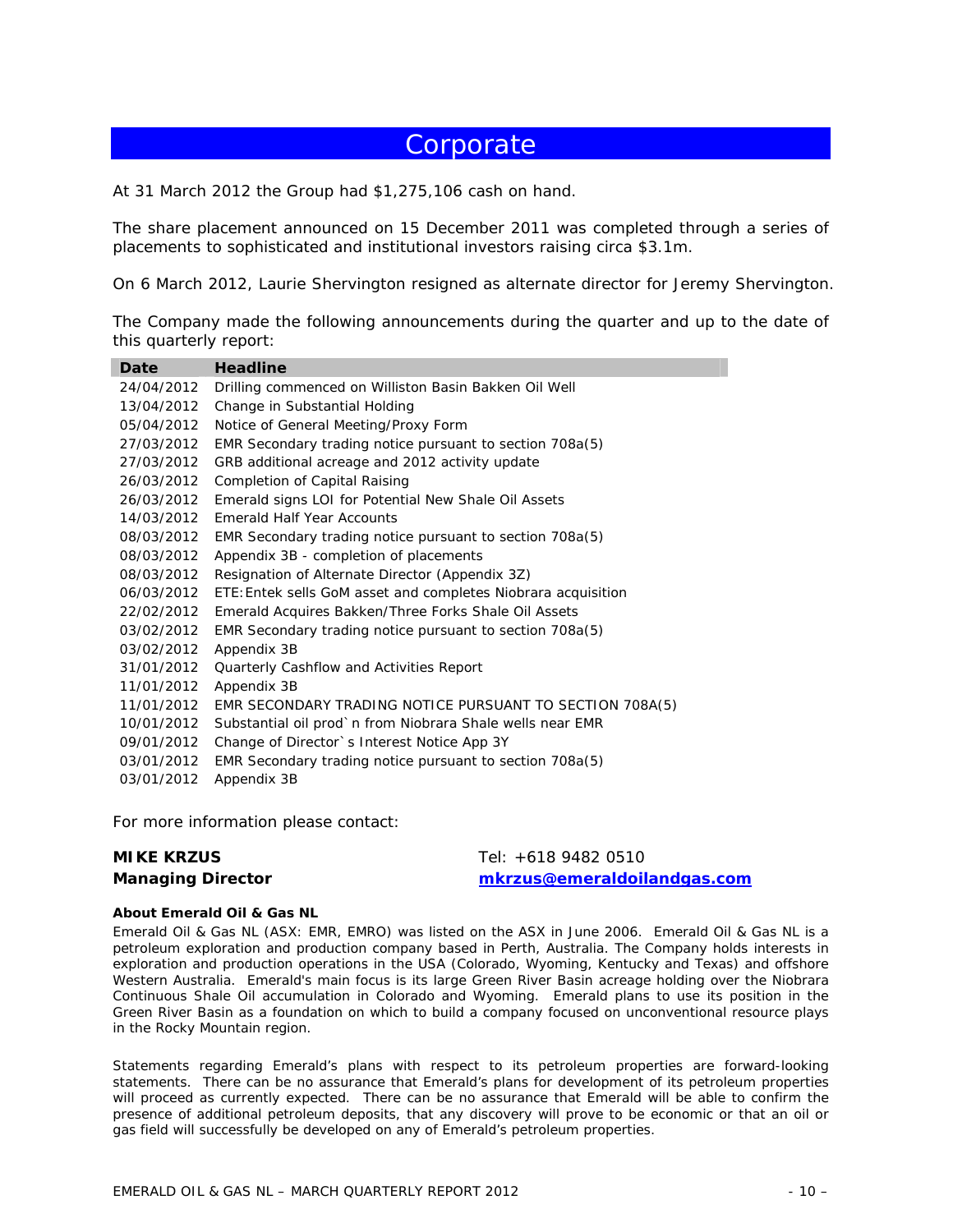# **Appendix 5B**

### **Mining exploration entity quarterly report**

Name of entity

Emerald Oil & Gas NL

ABN ABN Quarter ended ("current quarter") 009 795 046 31 March 2012

Year to date

Current quarter

### **Consolidated statement of cash flows**

| Cash flows related to operating activities |                                                                                        | \$A'000   | (9 months)<br>\$A'000 |
|--------------------------------------------|----------------------------------------------------------------------------------------|-----------|-----------------------|
| 1.1                                        | Receipts from product sales and related<br>debtors                                     | 62        | 297                   |
| 1.2                                        | Payments for:                                                                          |           |                       |
|                                            | (a) exploration and evaluation                                                         | (2, 293)  | $(8,488)$ *           |
|                                            | (b) development                                                                        | (106)     | (369)                 |
|                                            | (c) production                                                                         |           | (1, 947)              |
|                                            | (d) administration                                                                     | (528)     | (814)                 |
| 1.3                                        | Dividends received                                                                     |           |                       |
| 1.4                                        | Interest and other items of a similar nature                                           |           |                       |
|                                            | received                                                                               | 4         | 89                    |
| 1.5                                        | Interest and other costs of finance paid                                               |           |                       |
| 1.6                                        | Income taxes paid                                                                      |           |                       |
| 1.7                                        | Other (provide details if material)<br>US legal expenses                               | (296)     | (451)                 |
|                                            |                                                                                        |           |                       |
|                                            | <b>Net Operating Cash Flows</b>                                                        | (3, 157)  | (11,683)              |
| 1.8                                        | Cash<br>flows<br>related<br>investing<br>to<br>activities<br>Payment for purchases of: |           |                       |
|                                            | (a) prospects                                                                          | (12, 757) | (12, 757)             |
|                                            | (b) equity investments                                                                 |           |                       |
|                                            | (c) other fixed assets                                                                 |           | (19)                  |
| 1.9                                        | Proceeds from sale of:                                                                 |           |                       |
|                                            | (a) prospects                                                                          |           |                       |
|                                            | (b) equity investments                                                                 |           |                       |
|                                            | (c) other fixed assets                                                                 |           | 19                    |
| 1.10                                       | Loans to other entities                                                                |           |                       |
| 1.11                                       | Loans repaid by other entities                                                         |           |                       |
| 1.12                                       | Other (provide details if material)                                                    |           |                       |
|                                            | Settlement of NOXXE claim                                                              |           | 374                   |
|                                            | Net investing cash flows                                                               | (12, 757) | (12, 383)             |
| 1.13                                       | Total operating and investing cash flows<br>(carried forward)                          | (15, 914) | (24,066)              |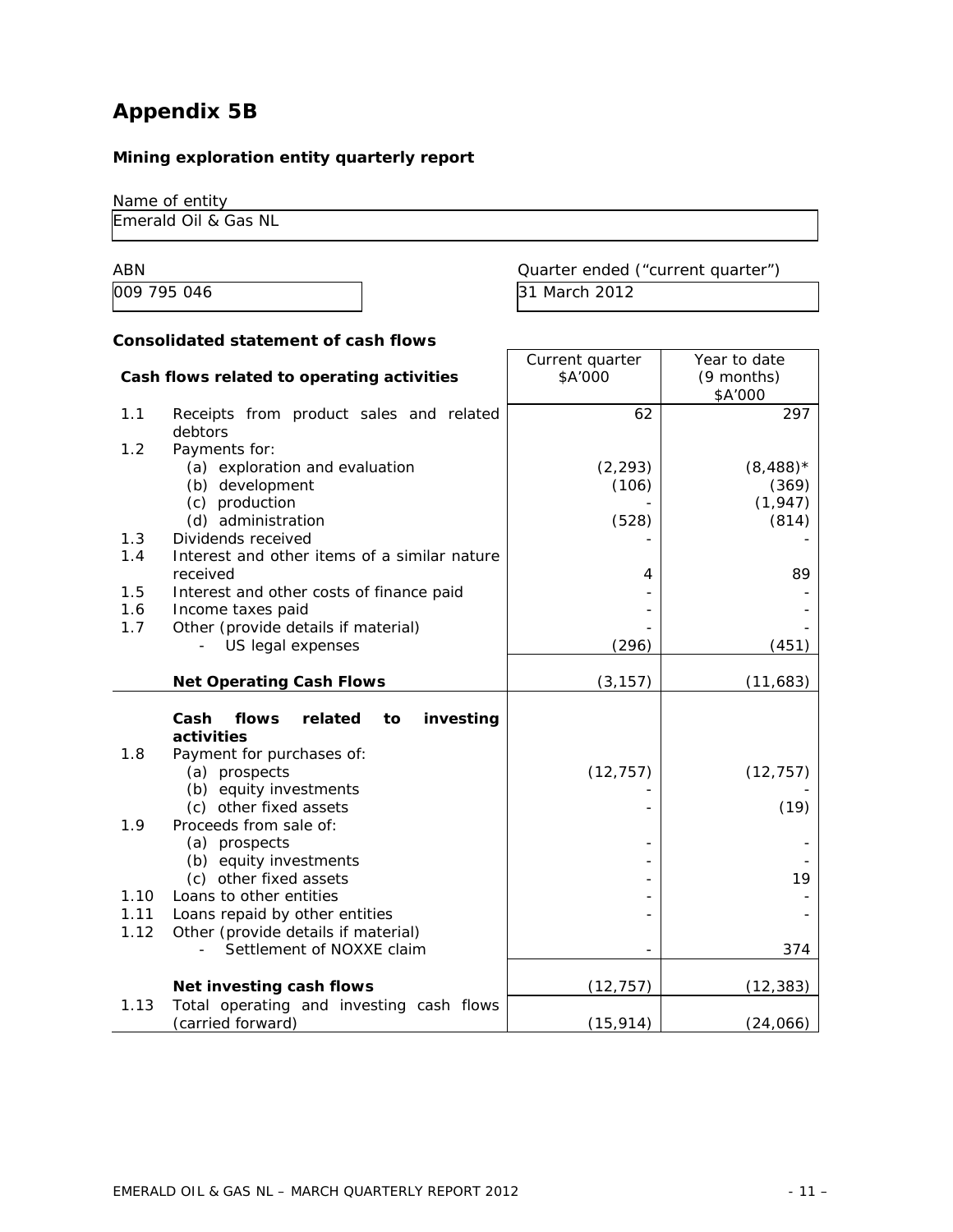| 1.13 | Total operating and investing cash flows<br>(brought forward) | (15, 914) | (24,066)    |
|------|---------------------------------------------------------------|-----------|-------------|
|      | related<br>financing<br>Cash<br>flows<br>to                   |           |             |
|      | activities                                                    |           |             |
| 1.14 | Proceeds from issues of shares, options,                      |           |             |
|      | etc.                                                          | 2,415     | 3,085       |
| 1.15 | Proceeds from sale of forfeited shares                        |           |             |
| 1.16 | Proceeds from borrowings                                      | 13,868    | 13,868      |
| 1.17 | Repayment of borrowings                                       |           |             |
| 1.18 | Dividends paid                                                |           |             |
| 1.19 | Other - Capital Raising Costs                                 |           |             |
| 1.20 | Other - Subscriptions received                                |           |             |
|      | Net financing cash flows                                      | 16,283    | 16,953      |
|      |                                                               |           |             |
|      | Net increase (decrease) in cash held                          | 369       | (7, 113)    |
| 1.20 | Cash at beginning of quarter/year to date                     | 924       | 8,385       |
| 1.21 | Exchange rate adjustments to item 1.20                        | (18)      | $3^{\star}$ |
| 1.22 | Cash at end of quarter                                        | 1,275     | 1,275       |

\*A balance included in year to date per the December Quarterly has been reclassified to conform with the presentation per the half year accounts

#### **Payments to directors of the entity and associates of the directors Payments to related entities of the entity and associates of the related entities**

|      |                                                                       | Current quarter<br>\$A'000 |
|------|-----------------------------------------------------------------------|----------------------------|
| 1.23 | Aggregate amount of payments to the parties included in<br>item $1.2$ | 244                        |
| 1.24 | Aggregate amount of loans to the parties included in item<br>1.10     | Nil                        |

#### 1.25 Explanation necessary for an understanding of the transactions

The amount above includes payments to directors and to companies associated with John Hannaford, Jeremy Shervington, Nathan Featherby and McAndrew Rudisill for this quarter and previous quarters.

Payments to Ventnor Capital, a company associated with John Hannaford relate to the provision of consulting fees, company secretarial services, accounting and bookkeeping, and the provision serviced offices on commercial terms.

Payments to Jeremy Shervington Legal Practice relate to the provision of legal services on commercial terms.

#### **Non-cash financing and investing activities**

- 2.1 Details of financing and investing transactions which have had a material effect on consolidated assets and liabilities but did not involve cash flows
- 2.2 Details of outlays made by other entities to establish or increase their share in projects in which the reporting entity has an interest

N/A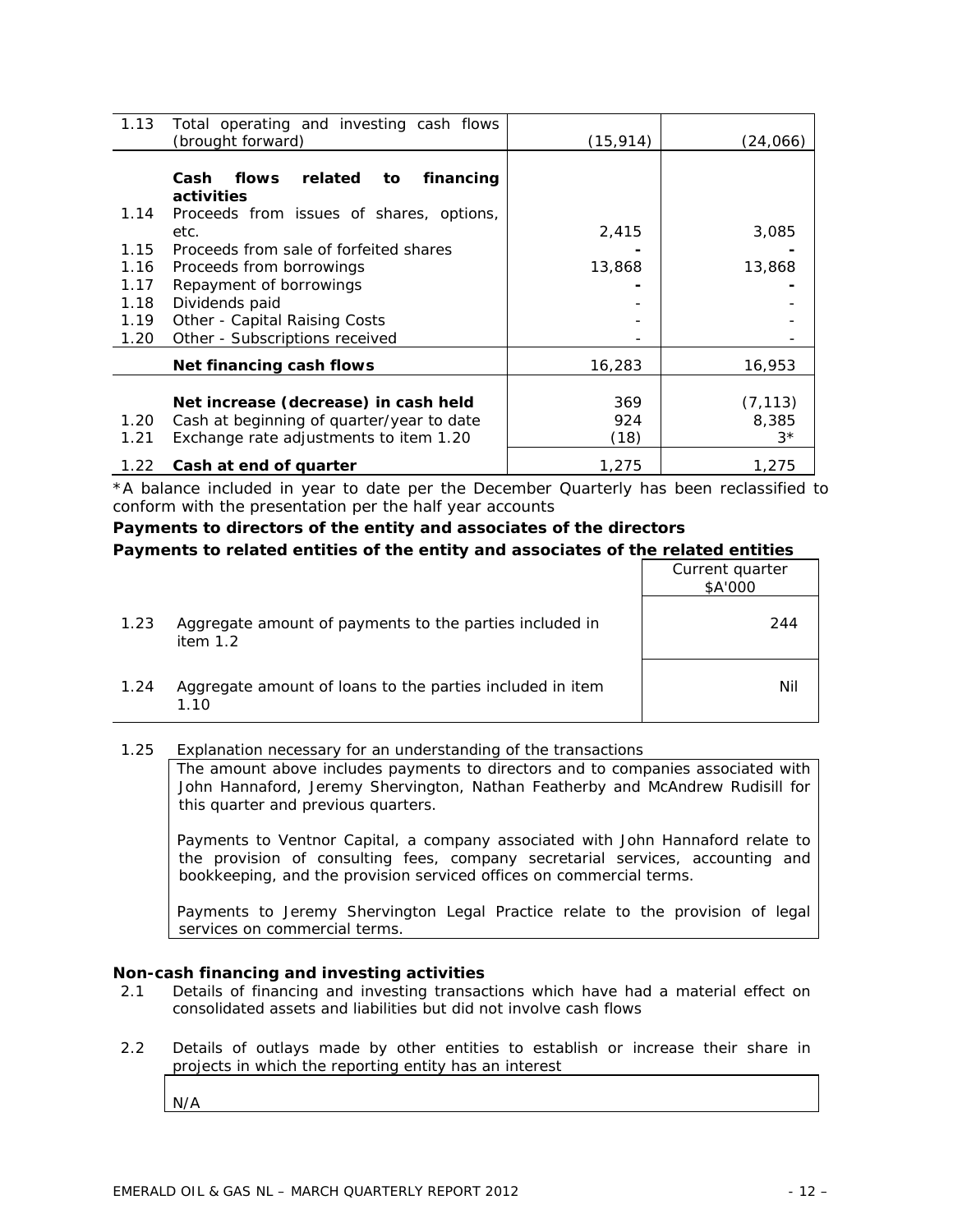#### **Financing facilities available**

*Add notes as necessary for an understanding of the position.* 

|     |                             | Amount available<br>\$A'000 | Amount used<br>\$A'000 |
|-----|-----------------------------|-----------------------------|------------------------|
| 3.1 | Loan facilities             | 14,420                      | 14,420                 |
| 3.2 | Credit standby arrangements |                             |                        |

#### **Estimated cash outflows for next quarter**

|     |                                        | \$A'000 |
|-----|----------------------------------------|---------|
| 4.1 | Exploration and evaluation             | \$400   |
| 4.2 | Development                            | \$600   |
| 4.3 | Production                             | -       |
| 4.4 | Administration & Company dealing costs | \$1,200 |
|     | Total                                  | \$2,200 |

#### **Reconciliation of cash**

| Reconciliation of cash at the end of the quarter (as<br>shown in the consolidated statement of cash flows)<br>to the related items in the accounts is as follows. | Current quarter<br>\$A'000 | Previous quarter<br>\$A'000 |
|-------------------------------------------------------------------------------------------------------------------------------------------------------------------|----------------------------|-----------------------------|
| Cash on hand and at bank<br>5.1                                                                                                                                   | 1,275                      | 942                         |
| Deposits at call<br>5.2                                                                                                                                           |                            |                             |
| Bank overdraft<br>5.3                                                                                                                                             |                            |                             |
| Other (provide details)<br>5.4                                                                                                                                    |                            |                             |
| <b>Total: cash at end of quarter (item 1.22)</b>                                                                                                                  | 1,275                      | 942                         |

#### **Changes in interests in mining tenements**

|     |                                                                     | Tenement<br>reference | Nature of<br>interest<br>(note (2)) | Interest at<br>beginning of<br>quarter | Interest at<br>end of<br>quarter |
|-----|---------------------------------------------------------------------|-----------------------|-------------------------------------|----------------------------------------|----------------------------------|
| 6.1 | Interests in mining<br>tenements relinquished,<br>reduced or lapsed |                       |                                     |                                        |                                  |
| 6.2 | Interests in mining<br>tenements acquired or<br>increased           |                       |                                     |                                        |                                  |

÷,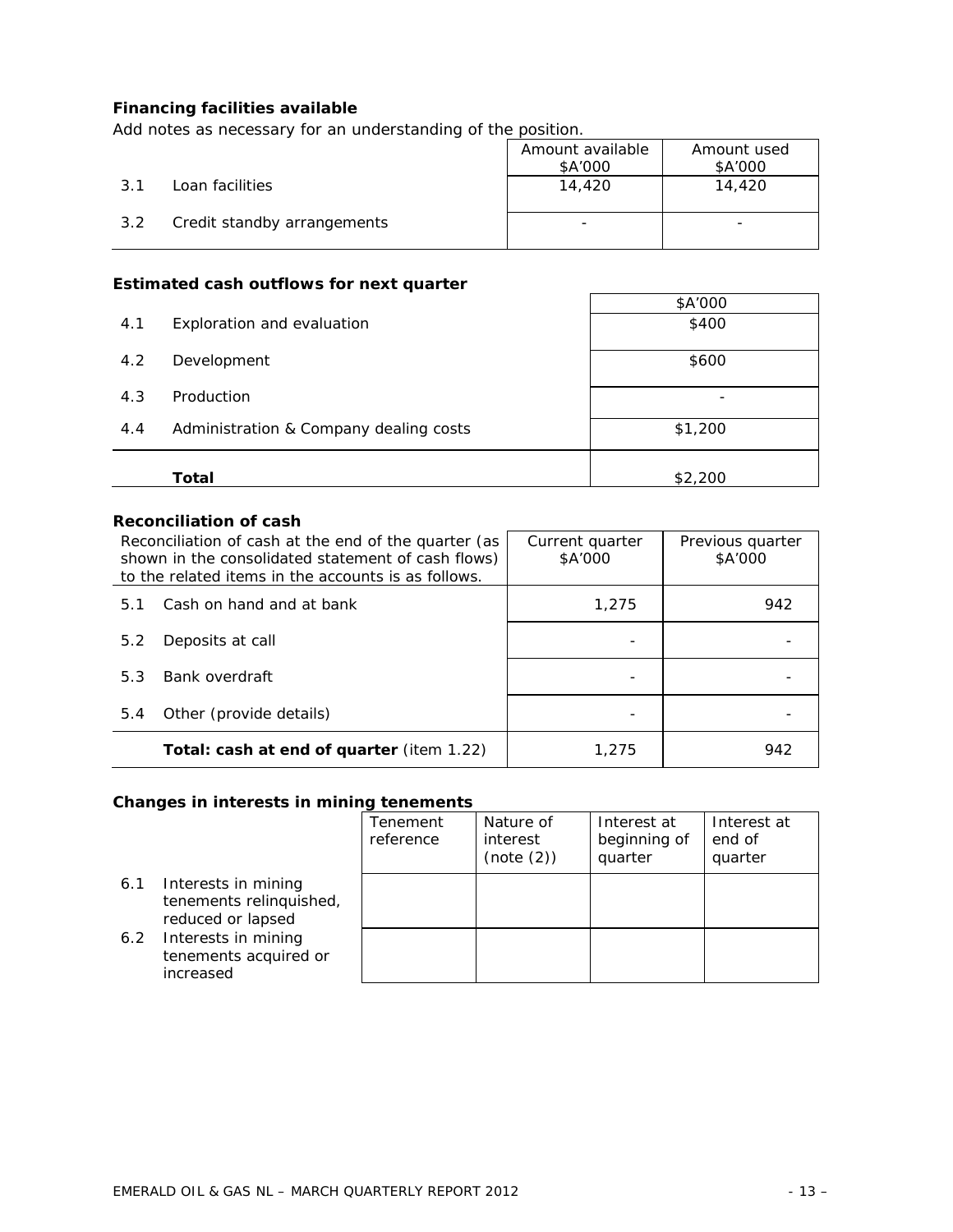### **Issued and quoted securities at end of current quarter**

*Description includes rate of interest and any redemption or conversion rights together with prices and dates.* 

|            |                                                   | Total number | Number      | Issue price    | Amount paid |
|------------|---------------------------------------------------|--------------|-------------|----------------|-------------|
|            |                                                   |              | quoted      | per security   | up per      |
|            |                                                   |              |             | (cents)        | security    |
|            |                                                   |              |             |                | (cents)     |
| 7.1        | Preference +securities<br>(description)           |              |             |                |             |
| 7.2        | Changes during quarter                            |              |             |                |             |
|            | (a) Increases through                             |              |             |                |             |
|            | issues<br>(b) Decreases through                   |              |             |                |             |
|            | returns of capital, buy-                          |              |             |                |             |
|            | backs, redemptions                                |              |             |                |             |
| 7.3        | +Ordinary securities                              | 898,790,281  | 898,790,281 |                |             |
| 7.4        | Changes during quarter                            |              |             |                |             |
|            | (a) Increases through                             | 88,747,446   | 88,747,446  | 3 cent         |             |
|            | issues                                            | 10,633,639   | 10,633,639  | Shares in lieu |             |
|            |                                                   |              |             | of transaction |             |
|            | (b) Increases through                             |              |             | fees at 3 cent |             |
|            | conversion of options<br>(c) Release from escrow  |              |             |                |             |
|            | (d) Decreases through                             |              |             |                |             |
|            | returns of capital, buy-                          |              |             |                |             |
|            | backs                                             |              |             |                |             |
| 7.5        | <sup>+</sup> Convertible debt                     |              |             |                |             |
|            | securities (description)                          |              |             |                |             |
| 7.6        | Changes during quarter                            |              |             |                |             |
|            | (a) Increases through                             |              |             |                |             |
|            | issues                                            |              |             |                |             |
|            | (b) Decreases through<br>securities matured,      |              |             |                |             |
|            | converted                                         |              |             |                |             |
| 7.7        | <b>Options</b> (description and                   |              |             | Exercise price | Expiry date |
|            | conversion factor)                                | 5,000,000    |             | \$0.10         | 31/03/14    |
|            |                                                   | 11,661,115   |             | \$0.10         | 30/06/12    |
|            |                                                   | 78,744,568   | 78,744,568  | \$0.05         | 31/08/12    |
|            |                                                   | 117,600,000  |             | \$0.05         | 30/04/12    |
|            |                                                   | 50,000,000   |             | \$0.05         | 28/06/14    |
| 7.8<br>7.9 | Issued during quarter<br>Exercised during quarter |              |             |                |             |
| 7.10       | Expired during quarter                            |              |             |                |             |
| 7.11       | <b>Debentures</b>                                 |              |             |                |             |
|            | (totals only)                                     |              |             |                |             |
| 7.12       | <b>Unsecured notes (totals</b>                    |              |             |                |             |
|            | only)                                             |              |             |                |             |